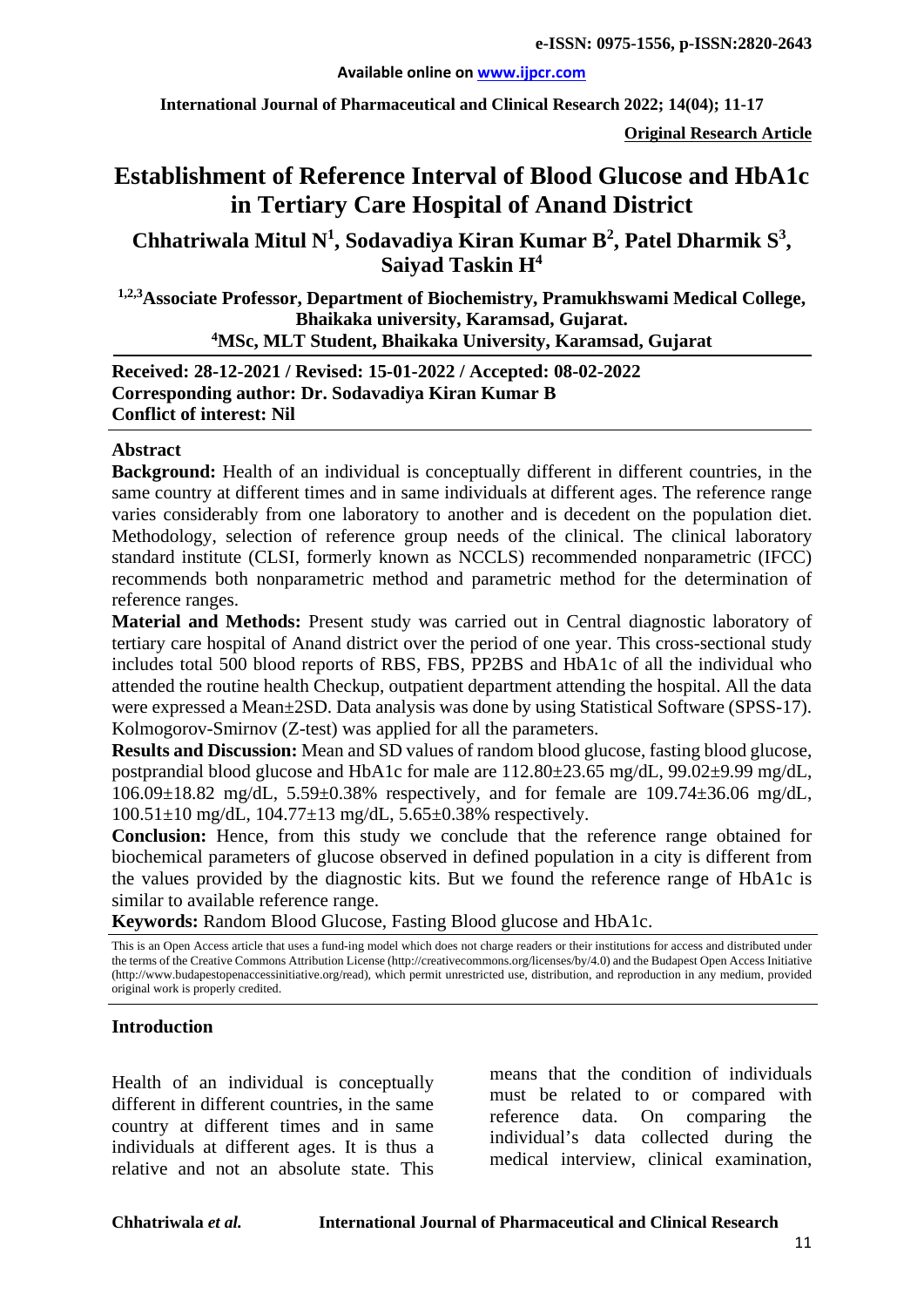and supplementary investigations with the reference data, the condition of individuals can be interpreted. A patient's laboratory result simply is not medically useful if appropriate data for comparison are lacking[1]. The reference range varies considerably from one laboratory to another and is decedent on the population diet. Methodology, selection of reference group needs of the clinical[2].

A reference value may then be defined as follows: a value obtained by observation or measurement of a particular type of quantity on reference individuals. The IFCC also defines other terms related to the concept of reference values reference population, reference sample group, reference distribution, reference limits, and reference intervals[3].

A patient's laboratory results simply are not medically useful if appropriate data for comparison are lacking. Medicine is an art and a science in the service of follow human beings. Physicians collect empirical data to improve the patients and interpret these data using scientific knowledge and professional experience. The reference range varies considerably from one laboratory to another and is dependent on the population diet. For the determination of reference range, the most important stage is the selection of the reference group and the standardization of per analytical factor[5,6]. The clinical laboratory standard institute (CLSI, formerly known as NCCLS) recommended non parametric (IFCC) recommends both non parametric method and parametric method for the determination of reference ranges[4,6].

Diabetes mellitus and coronary artery disease are major cause of morbidity and mortality in our country. The concept of reference values for routine monitoring of blood glucose in diabetes mellitus and HbA1c in patients at risk of coronary artery disease are of great significance in a selected population. Present study aimed to establishment of reference intervals of blood glucose [Random blood glucose (RBS), fasting blood glucose(FBS), Postprandial blood glucose(PP2BS)], HbA1c in healthy individuals who are coming for routine health check –up in tertiary care hospital of Anand district.

# **Material and Methods:**

Present study was carried out in Central diagnostic laboratory of tertiary care hospital of Anand district over the period of one year. This cross-sectional study includes total 500 blood reports of RBS, FBS, PP2BS and HbA1c of all the individual who attended the routine health Checkup, outpatient department attending the hospital. The healthy individuals were selected on the basis of normal physical examination with no medical illness and the data was collected from LIS of Hospital.

**Inclusion criteria:** all healthy individual above 18 years of age attending the routine health checkup and OPD at Hospital.

**Exclusion criteria:** Patients with history of Diabetes mellitus, anemia, Cushing syndrome.

## **Statistical Evaluation:**

In the nonparametric method the percentiles are simply determined by cutting off the required percentage of values in each tail of the subset reference distribution. Using the reference distribution, the reference interval can be computed. All the data were expressed a Mean±2SD. Data analysis was done by using Statistical Software (SPSS-17). Kolmogorov-Smirnov (Z-test) was applied for all the parameters. The reference limits are defined as the central 95% of the population Comprised between quantiles 2.5 and 97.5, leaving aside 2.5% of the individuals on both sides of the distribution. The transformation method recommended by the IFCC is based on multi-stage transformations, guided by the coefficients of skewness and kurtosis.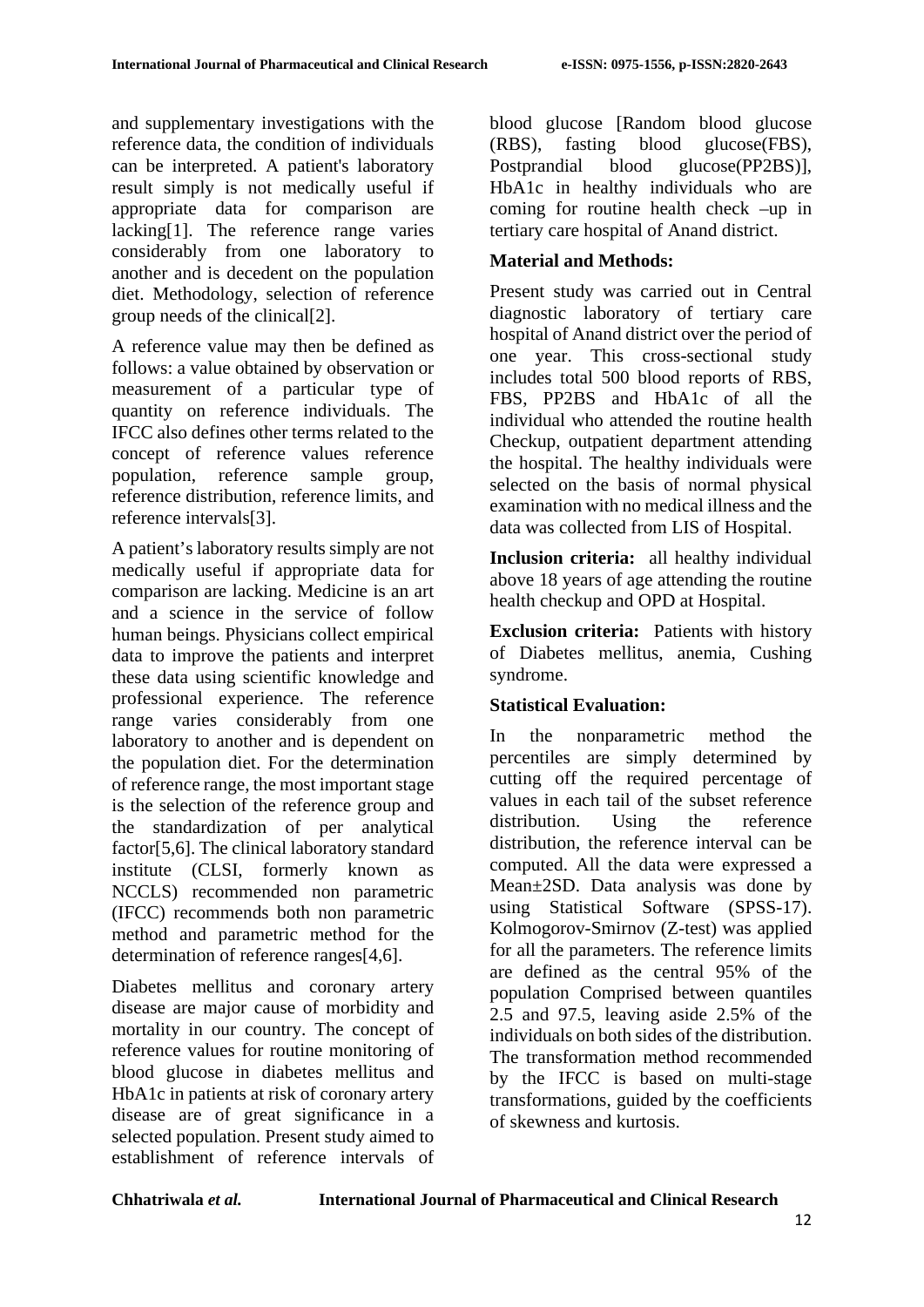## **Procedure for estimation of reference limits:**

- 1. Collection of reference values according to the recommended procedures.
- 2. **Inspection of the distribution of values:** This is done by displaying the values graphically in a histogram. The histogram is visually inspected for the presence of any skewness, kurtosis, outliers, and bi/poly modality. Visual inspection is a safeguard against the misapplication of statistical methods or the misinterpretation of their outcome.
- 3. **Inspection for any aberrant values and outliers:** An aberrant value is traced back to a gross deviation from the prescribed procedure for production of reference values. Some values may be detected as outliers, that is, values that stand unexpectedly far from most of the other reference values. Visual inspection of a histogram is a reliable method for identification of possible outliers.
- 4. **Parametric method of estimation of fractiles:** Statistical tests of goodness of fit of the distribution of the reference values to a Gaussian distribution are applied. When the data fit the Gaussian distribution, fractiles are estimated directly. If they do not fit Gaussian distribution, transformation of data is tried.

## **Results and Discussion:**

The Study population was categorized into age group in years (18-30, 31-40-41-50, 51- 60, 61-70, 71-80, >80) and gender as following Table 1,2,3,4.

According to our study (Table 5,6,7,8), Mean and SD values of random blood glucose, fasting blood glucose, postprandial blood glucose and HbA1c for male are 112.80±23.65 mg/dL, 99.02±9.99 mg/dL, 106.09±18.82 mg/dL, 5.59±0.38% respectively, and for female are 109.74±36.06 mg/dL, 100.51±10 mg/dL,

 $104.77 \pm 13$  mg/dL,  $5.65 \pm 0.38\%$ respectively. In this study we tried to set up blood glucose and HbA1c individuals for normal healthy population of Anand district in Gujarat. We compared it with laboratory normal reference range used in our lab random blood glucose <200(mg/dl), fasting blood glucose <100(mg/dl), post-prandial blood glucose  $\langle 140 \text{ (mg/dl)} \rangle$ ,  $HbA1c<5.7(\%)$  when this normal range was compared with our reference intervals.

Published literature has confirmed that many of the reference values obtained from the developed countries differ significantly from what pertains in most African localities; thus, making it necessary to establish locally relevant values. The Clinical and Laboratory Standards Institute (CLSI) and the International Federation for Clinical Chemistry (IFCC) recommend that each laboratory establishes its own reference values[7]. Following the example of clinical chemists in Scandinavia, authors from many countries have recently adopted the terms reference values" and "reference intervals", and this new nomenclature is rapidly becoming the preferred clinical usage in North America, as well as in Europe[8]. A rational approach to providing a series and a series of  $\alpha$ sound basis for interpretation of observed values calls for a theory, which describes the principles and procedures for selection of reference populations and definitions of reference values[9,10]. He reference intervals establish for the several labs serving a homogeneous population thought a geographic area is gaining acceptance[11].

## **Conclusion:**

It is necessary to define specific reference intervals for Indian population because for our countries enormous ethnic and racial diversity. In this study, references ranges were developed for the following Parameters: RBS, FBS, PP2BS, HbA1c.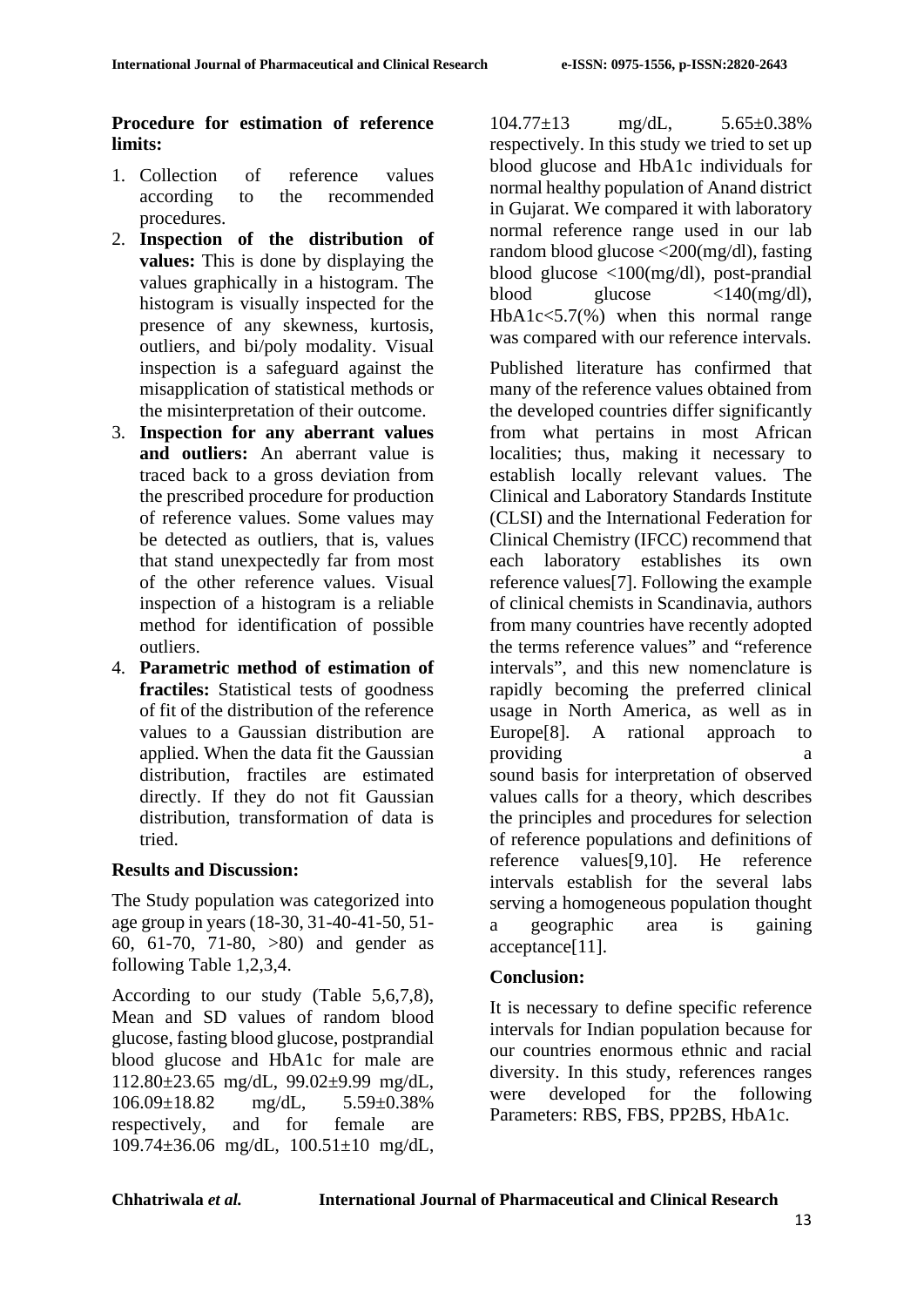The values obtained from the study showed deviation from the values provided by the diagnostic kit inserts or literature. The results obtained from this study for biochemical parameters of Glucose and Hba1c are significant after detailed analysis for the defined population. As a uniform dietary pattern was not followed in this study, values might show variations. This study did not include any partition because of small sample size and needs to be revised with larger sample size.

Hence, from this study we conclude that the reference range obtained for biochemical parameters of glucose observed in defined population in a city is different from the values provided by the diagnostic kits. But we found the reference range of HbA1c is similar to available reference range. Hence establishing reference range for biochemical parameters in a selected population in more partitioned groups with larger sample size will be of great significance to the clinicians in making the decisions.

**Table 1: Age and Sex wise distribution for Random Blood Glucose.**

| AGE       | <b>MALE</b> | <b>FEMALE</b>  | <b>TOTAL</b> |
|-----------|-------------|----------------|--------------|
| 18-30     | 29          | 26             | 55           |
| $31 - 40$ | 37          | 36             | 73           |
| $41 - 50$ | 36          | 70             | 106          |
| $51 - 60$ | 52          | 61             | 113          |
| 61-70     | 46          | 46             | 92           |
| 71-80     | 25          | 24             | 49           |
| > 80      | 10          | $\overline{2}$ | 12           |

#### **Table 2: Age and Sex wise distribution for Fasting Blood Glucose**

| AGE       | MALE | <b>FEMAEL</b> | <b>TOTAL</b> |
|-----------|------|---------------|--------------|
| 18-30     | 78   | 47            | 86           |
| $31 - 40$ | 27   | 18            | 45           |
| $41 - 50$ | 41   | 68            | 109          |
| $51 - 60$ | 58   | 70            | 129          |
| 61-70     | 34   | 44            | 79           |
| $71 - 80$ | 18   | 27            | 46           |
| >80       |      |               | q            |

#### **Table 3: Age and Sex wise distribution for Post prandial Blood Glucose**

| <b>AGE</b> | <b>MALE</b> | <b>FEMALE</b> | <b>TOTAL</b> |
|------------|-------------|---------------|--------------|
| 18-30      | 114         | 92            | 206          |
| $31 - 40$  | 26          | 47            | 73           |
| $41 - 50$  | 22          | 60            | 82           |
| $51 - 60$  | 20          | 43            | 63           |
| 61-70      | 21          | 23            | 44           |
| $71 - 80$  | 11          | 20            | 31           |
| > 80       |             |               |              |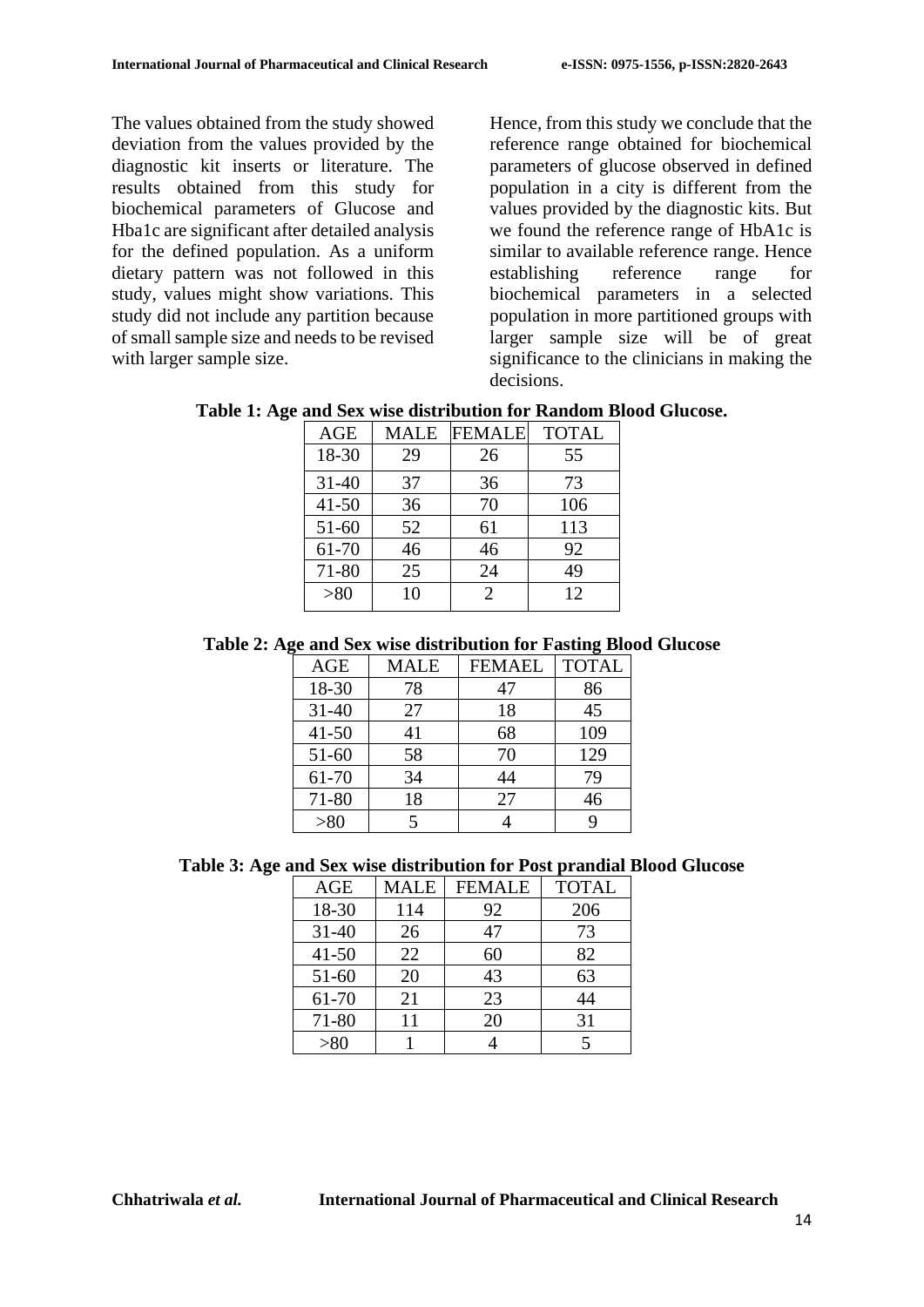| AGE       | MALE | <b>FEMALE</b> | <b>TOTAL</b> |
|-----------|------|---------------|--------------|
| 18-30     | 55   | 29            | 84           |
| 31-40     | 26   | 35            | 61           |
| $41 - 50$ | 44   | 51            |              |
| $51-60$   | 44   | 53            | 98           |
| 61-70     | 50   | 51            | 102          |
| 71-80     | 19   | 28            |              |
| $-80$     |      |               |              |

# **Table 4: Age and Sex wise distribution for HbA1c.**

#### **Table 5: Mean, SD for Reference range of Random Blood Glucose**

| N <sub>O</sub> | AGE       |              |         |         | GENDER MAEN STANDERD DAVIATION RAFERANCE INTERVALES |
|----------------|-----------|--------------|---------|---------|-----------------------------------------------------|
|                |           |              | (mg/dL) |         |                                                     |
| 1              | 18-30     | M            | 112.06  | 18.17   | 93.89 - 130.23                                      |
|                |           | $\mathbf{F}$ | 111.21  | 6.754   | 104.45-117.96                                       |
| $\overline{2}$ | $31 - 40$ | M            | 111.76  | 23.65   | 88.104 -135.42                                      |
|                |           | $\mathbf{F}$ | 111.14  | 23.64   | 87.50-134.78                                        |
| 3              | $41 - 50$ | M            | 111.37  | 23.61   | 87.76-134.98                                        |
|                |           | $\mathbf{F}$ | 111.45  | 23.63   | 87.82-135.08                                        |
| $\overline{4}$ | $51 - 60$ | M            | 111.40  | 23.72   | 87.68-135.12                                        |
|                |           | $\mathbf{F}$ | 111.37  | 23.67   | 87.7-135.04                                         |
| 5              | 61-70     | M            | 111.57  | 23.48   | 88.09-135.05                                        |
|                |           | $\mathbf F$  | 111.65  | 23.73   | 87.92-135.38                                        |
| 6              | 71-80     | M            | 112.02  | 23.40   | 88.62-135.42                                        |
|                |           | $\mathbf{F}$ | 112.02  | 17.94   | 94.35 - 130.23                                      |
| 7              | >80       | M            | 112.46  | 23.70   | 88.76-136.16                                        |
| 8              | TOTAL     | M            | 112.80  | 23.6577 | 112.80-136.45                                       |
|                |           | $\mathbf{F}$ | 109.74  | 36.06   | 73.68-145.85                                        |

## **Table 6: Mean, SD for Reference range of Fasting Blood Glucose.**

| NO.            | AGE       |              |         | GENDER MAEN SATANDERD DAVIATION RAFERANCE INTERVALS |                |
|----------------|-----------|--------------|---------|-----------------------------------------------------|----------------|
|                |           |              | (mg/dL) |                                                     |                |
| 1              | 18-30     | $\mathbf{F}$ | 99.80   | 9.961                                               | 89.84-109.76   |
|                |           | M            | 100.05  | 9.97                                                | 90.08-110-02   |
| $\overline{2}$ | $31 - 40$ | $\mathbf{F}$ | 99.64   | 10.01                                               | 89.62-109.65   |
|                |           | M            | 99.85   | 1.41                                                | 98.70-100.99   |
| 3              | $41 - 50$ | $\mathbf{F}$ | 100.03  | 9.99                                                | 90.04-110.02   |
|                |           | M            | 99.99   | 9.96                                                | 9.00.03-109.95 |
| $\overline{A}$ | $51 - 60$ | $\mathbf{F}$ | 99.85   | 9.52                                                | 90.53-109.37   |
|                |           | M            | 99.90   | 1.52                                                | 98.38-101.42   |
| 5              | 61-70     | F            | 99.85   | 9.90                                                | 89.95-109.75   |
|                |           | M            | 99.97   | 2.64                                                | 97.33-102.61   |
| 6              | 71-80     | $\mathbf{F}$ | 99.91   | 9.99                                                | 89.92-109.99   |
|                |           | M            | 99.82   | 2.11                                                | 97.66-101.97   |
| 7              | > 80      | $\mathbf{F}$ | 99.91   | 9.99                                                | 89.92-109.90   |
|                |           | M            | 100.02  | 10.12                                               | 89.99-110.14   |
| 8              | TOTAL     | $\mathbf{F}$ | 99.02   | 9.99                                                | 89.03-109.01   |
|                |           | M            | 100.51  | 10.00                                               | 90.51-110.51   |

**Chhatriwala** *et al.* **International Journal of Pharmaceutical and Clinical Research**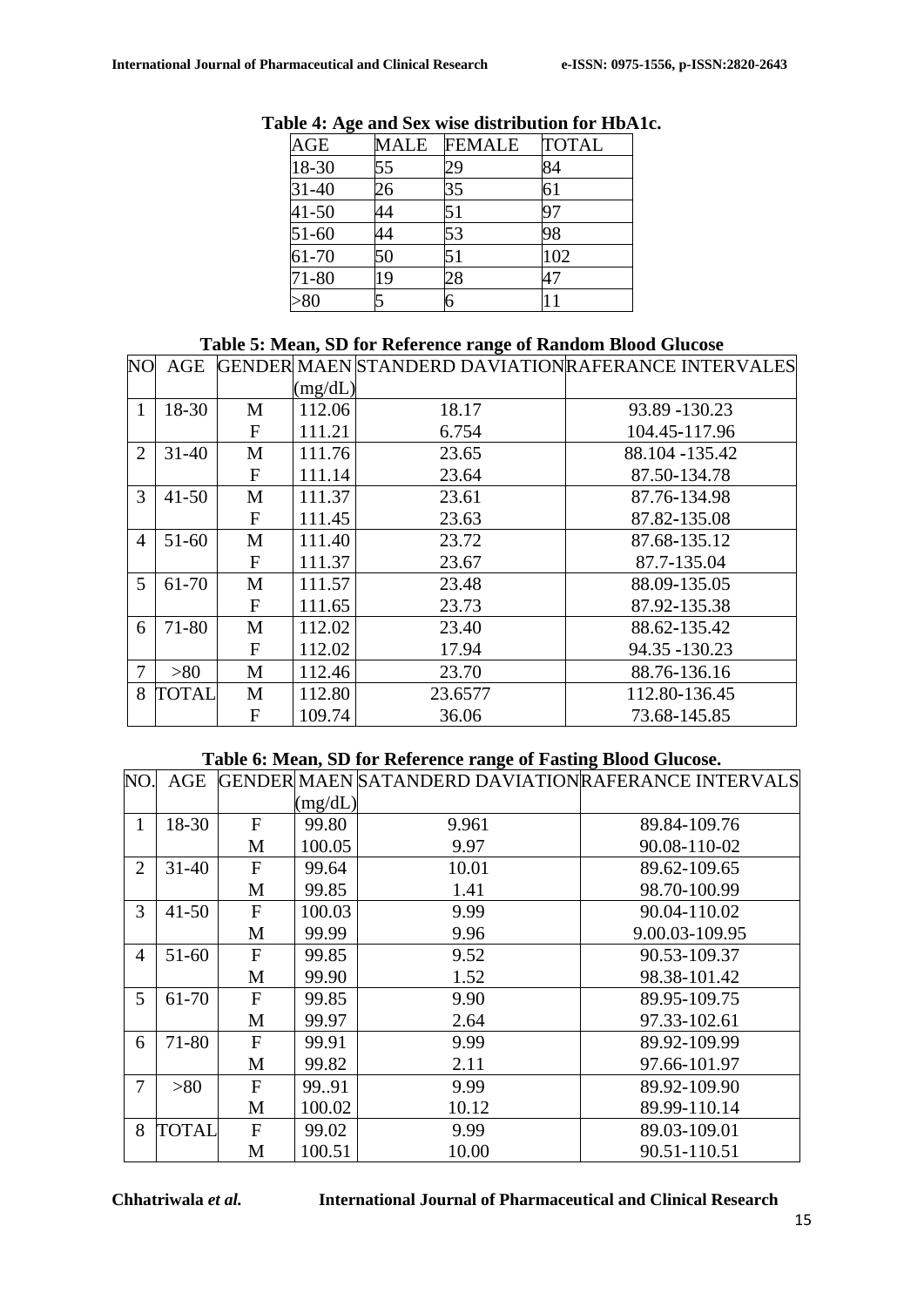| NO             | <b>AGE</b>   |              |         |       | GENDER MAEN STANDERD DAVIATIONREFRANCE INTREVALES |
|----------------|--------------|--------------|---------|-------|---------------------------------------------------|
|                |              |              | (mg/dL) |       |                                                   |
| 1              | 18-30        | $\mathbf{F}$ | 102.11  | 19.02 | 83.09-121.13                                      |
|                |              | M            | 96.58   | 14.97 | 81.61-111.55                                      |
| $\overline{2}$ | $31 - 40$    | $\mathbf{F}$ | 106.20  | 13.57 | 92.63-119.77                                      |
|                |              | M            | 103.70  | 18.86 | 84.864-122.56                                     |
| 3              | $41 - 50$    | F            | 111.72  | 10.97 | 100.75-122.69                                     |
|                |              | M            | 104.65  | 17.72 | 87.43-121.87                                      |
| 4              | $51 - 60$    | F            | 107     | 10.71 | 96.29-117.71                                      |
|                |              | M            | 113.53  | 13.00 | 100.53-126-53                                     |
| 5              | 61-70        | $\mathbf{F}$ | 110.73  | 15.19 | 95.54-125.92                                      |
|                |              | M            | 115.04  | 17.26 | 97.78-132.3                                       |
| 6              | 71-80        | F            | 127.37  | 14.81 | 112.56-142.18                                     |
|                |              | M            | 113.85  | 11.22 | 102.63-125.07                                     |
| 7              | >80          | M            | 108.84  | 17.67 | 91.17-126.51                                      |
| 8              | <b>TOTAL</b> | F            | 106.09  | 18.82 | 87.27-124.91                                      |
|                |              | M            | 104.77  | 13.00 | 91.77-117.77                                      |

**Table 7: Mean, SD for Reference range of Post Prandial Blood Glucose.**

**Table 8: Mean, SD for Reference range of HbA1c.** 

| N <sub>O</sub> | AGE          |              |         | GENDERMAENSTANDERD DAVAVIATIONRAFERANCE INTERVALES |            |
|----------------|--------------|--------------|---------|----------------------------------------------------|------------|
|                |              |              | $(\% )$ |                                                    | $(\%)$     |
| 1              | 18-30        | $\mathbf{F}$ | 5.49    | 0.32                                               | 5.22-5.81  |
|                |              | M            | 5.50    | 0.28                                               | 5.22-5.78  |
| $\overline{2}$ | $31 - 40$    | $\mathbf{F}$ | 5.42    | 0.28                                               | 5.14-5.7   |
|                |              | M            | 5.52    | 0.27                                               | 5.25-5.79  |
| 3              | $41 - 50$    | $\mathbf{F}$ | 5.65    | 0.38                                               | 5.27-6.02  |
|                |              | M            | 5.61    | 0.38                                               | 5.23-5.99  |
| $\overline{4}$ | $51-60$      | $\mathbf{F}$ | 5.63    | 0.38                                               | 5.25-6.01  |
|                |              | M            | 5.74    | 0.42                                               | 5.32-6.16  |
| 5              | 61-70        | $\mathbf{F}$ | 5.65    | 0.32                                               | 5.33-5.97  |
|                |              | M            | 5.72    | 0.86                                               | $5.44 - 6$ |
| 6              | 71-80        | $\mathbf{F}$ | 5.66    | 0.28                                               | 5.38-5.94  |
|                |              | M            | 5.72    | 0.25                                               | 5.46-5.97  |
| 7              | > 80         | $\mathbf{F}$ | 5.8     | 0.25                                               | 5.54-6.05  |
|                |              | M            | 5.8     | 0.25                                               | 5.54-6.055 |
| 8              | <b>TOTAL</b> | $\mathbf{F}$ | 5.59    | 0.38                                               | 5.52-6.28  |
|                |              | M            | 5.65    | 0.38                                               | 5.27-6.03  |

#### **References:**

- 1. Tester F. Ashavaid, Seema P. Todur, ALPA J. Dherai. Establishment ofreference intervals in Indian population. Indian Journal of Clinical Biochemistry, 2005, 20 (2) 110-118.
- 2. Brian J. Bock, Terrence Dolan, Gerald C. Miller et al. The data warehouse as a foundation for population-based

reference intervals. Am J Clin Pathol 2003;120: 662-670.

3. International federation of clinical chemistry, expert panel on theory of reference values. Approved recommendation on the theory of reference values. Part 1. The concept of reference value. J Clin chem Cliniochem 1987; 25:337-72; Part 2selaction of individuals for the